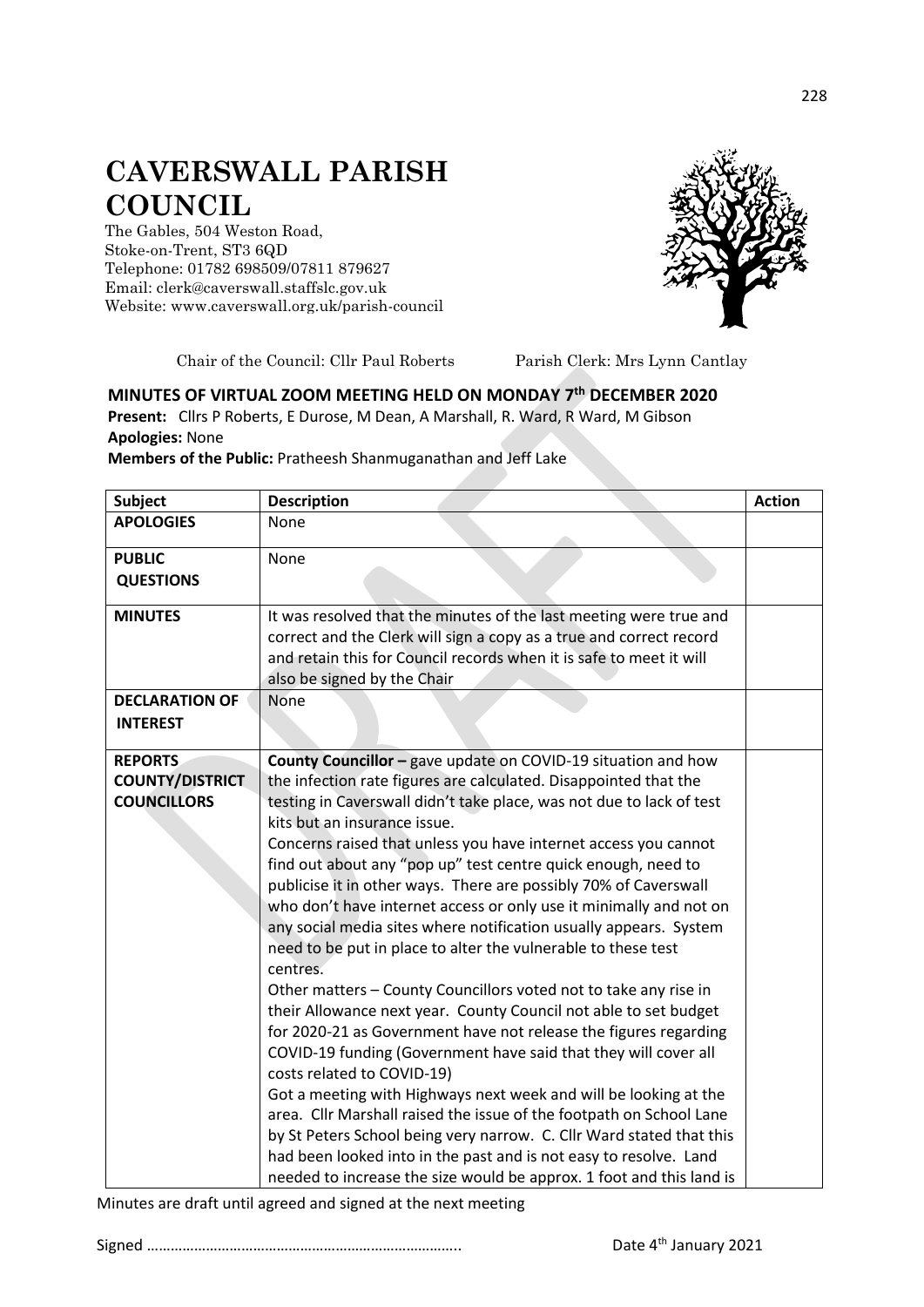| Subject                                                           | <b>Description</b>                                                                                                                                                                                                                                                                                                                                                                                                                                                                                                                                                                                                                                                                                                                                                                   | <b>Action</b> |
|-------------------------------------------------------------------|--------------------------------------------------------------------------------------------------------------------------------------------------------------------------------------------------------------------------------------------------------------------------------------------------------------------------------------------------------------------------------------------------------------------------------------------------------------------------------------------------------------------------------------------------------------------------------------------------------------------------------------------------------------------------------------------------------------------------------------------------------------------------------------|---------------|
| HANDYMAN/                                                         | owned by St Peters Church (they own the land the school is on).<br>They need to remove hedge, trees etc to allow this to happen.<br>Other bodies will also need to do work to allow this to happen i.e.<br>Western Power. Decision made for Clerk to write to the Diocese<br>about the danger of the narrow footpath and ask them to if they<br>are willing agree to this being done.<br>District Councillor - Had meeting last week, financial report<br>seemed OK, voted against joining Stoke-on-Trent (White Paper<br>on Local Government), writing to Government re making fireworks<br>quieter.<br>Handyman - only a couple of hours litter picking has been done in                                                                                                           | Clerk         |
| <b>LENGTHSMAN</b>                                                 | the last two months. Jeff Lake mentioned putting extra litter bins                                                                                                                                                                                                                                                                                                                                                                                                                                                                                                                                                                                                                                                                                                                   |               |
|                                                                   | on the playing field, this to be discussed further by Councillors.                                                                                                                                                                                                                                                                                                                                                                                                                                                                                                                                                                                                                                                                                                                   |               |
|                                                                   | Lengthsman - removed tree on the edge of playing field. Doesn't                                                                                                                                                                                                                                                                                                                                                                                                                                                                                                                                                                                                                                                                                                                      |               |
|                                                                   | expect to do another cut on the playing field this year as too wet.                                                                                                                                                                                                                                                                                                                                                                                                                                                                                                                                                                                                                                                                                                                  |               |
| <b>MATTERS ARISING</b><br><b>FROM PREVIOUS</b><br><b>MEETINGS</b> | <b>HIGHWAYS ISSUES:</b><br>General-<br>94/20 - Grids and Drains - no report<br>95/20- Footpaths - see C. Councillor report re footpath on School<br>Lane by St Peters School.<br>Footpath 31 (Vicarage Farm) Issue over use of has resurfaced -<br>Clerk has some documentation on use to access land which she will<br>forward to Rights of Way and the Police for their information.<br>Footpath 14 (Sheepwash to Roughcote Lane - known as "the<br>Slang") owner of the land has changed the padlock at the<br>Sheepwash end and will not give Dory Clarkson a new key. Dory<br>Clarkson has always had a key to this gate and the one at the<br>Roughcote end as it is her only way to access her property in bad<br>weather. Also the land owner is putting horse feed over the | Clerk         |
|                                                                   | footpath area which is blocking it and causing the ground to be<br>churned up. Clerk to contact RoW about this.<br>96/20 Hedges in the Village<br>(107/20)<br>The Dams/School Lane - Clerk has contacted the selling agent for<br>Caverswall Castle regarding the condition of the perimeter hedges                                                                                                                                                                                                                                                                                                                                                                                                                                                                                  | Clerk<br>MG.  |
|                                                                   | awaiting a response. Matter raised about ownership Cllr Gibson to<br>check with the Bunn's to see how far along School Lane they own,<br>and report back to Clerk.<br>School Lane Clerk has sent letter to Caverswall Park Farm and also<br>tried (will keep trying) to contact the owner of the land opposite to<br>ask both to cut back their overgrown hedges asap.<br>97/20 Bus shelter - roof<br>(81/20, 66/20, 56/2045/20, 33/20, 20/20, 04/20, 93/19, 68/19,<br>59/19, 50/19)<br>Clerk has spoken to Andy Shucker about roofing sheet and waiting<br>for him to get back.                                                                                                                                                                                                     | Clerk         |

Signed …………………………………………………………………….. Date 4

229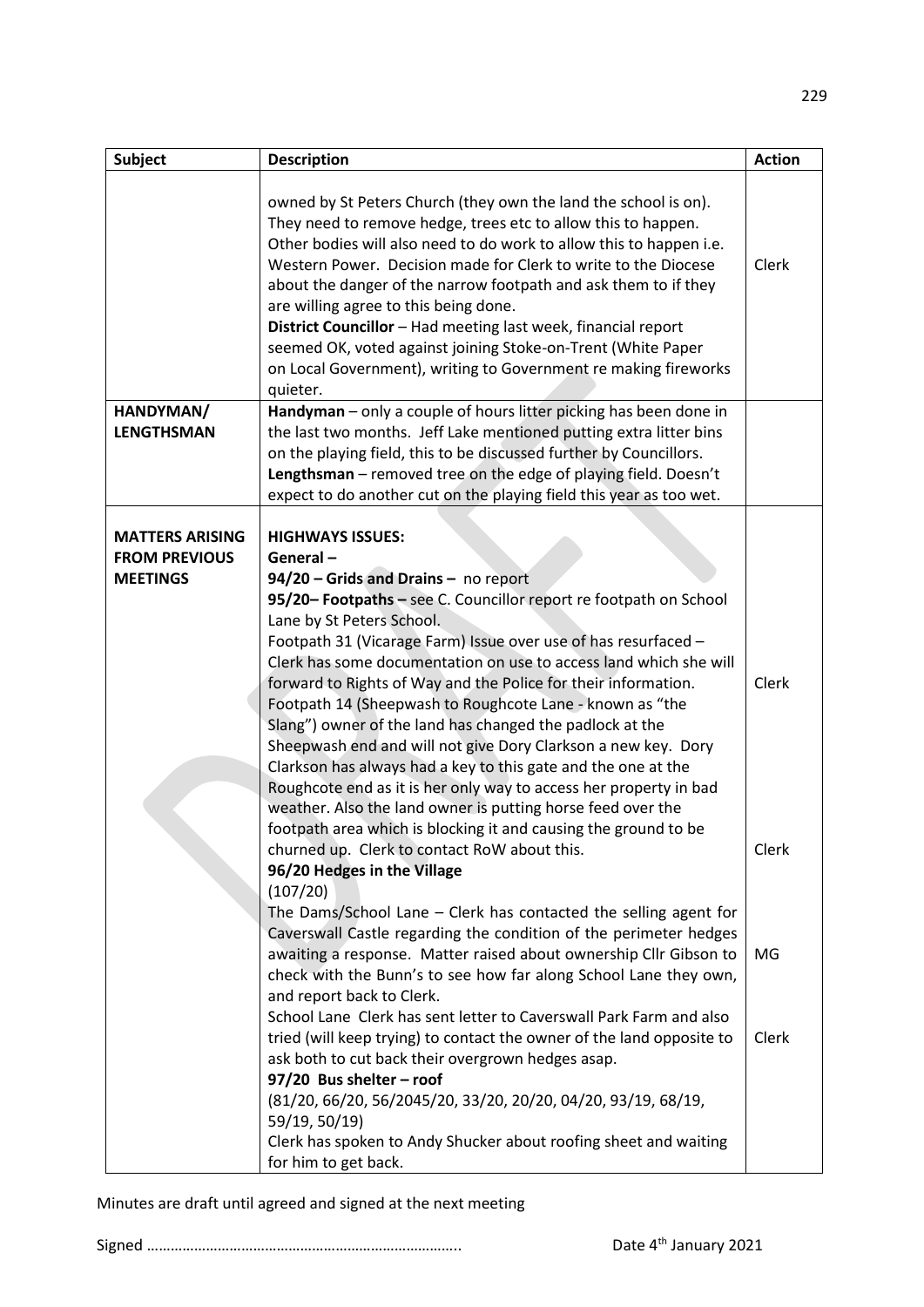| <b>Subject</b>        | <b>Description</b>                                                  | <b>Action</b> |
|-----------------------|---------------------------------------------------------------------|---------------|
|                       |                                                                     |               |
|                       | 98/20 Seat by stocks on tree in The Square                          |               |
|                       | (82/20, 67/20, 57/20, 34/20, 21/20, 05/20, 94/19, 80/29, 69/19,     |               |
|                       | 51/19                                                               |               |
|                       | Cllr Gibson has spoken to Neil Chandler and he is happy to do the   |               |
|                       | work has just been busty but will get done when he can.             |               |
|                       | 99/20 Register of playing field land                                |               |
|                       | (83/20, 68/20, 59/20, 48/20, 36/20, 23/20, 07/20, 97/19, 82/19,     |               |
|                       | 71/19                                                               |               |
|                       | On-going.                                                           |               |
|                       | 100/20 Christmas light -Tree in The Square                          |               |
|                       | (84/20, 69/70, 49/20, 39/20, 27/20, 12/20, 104/19)                  |               |
|                       | Not been able to sort for this year, Put on agenda for January.     | Clerk         |
|                       | 101/20 Playing Field - tree condition                               |               |
|                       | (85/20, 70/20, 61/20) Been removed.                                 |               |
|                       | 102/20 High Street - Increase in Traffic and Signs                  |               |
|                       | (86/20, 72/20, 62/20)                                               |               |
|                       | Clerk to amend draft letter. Send to all Councillors for comments   | Clerk/        |
|                       | before sending to St Filumena's to ask them to send out to all      | All Cllrs     |
|                       | parents/guardians.                                                  |               |
|                       | 103/20 Tree in the Square - condition                               |               |
|                       | (87/20, 73/20, 65/20)                                               |               |
|                       | Cllr Roberts has spoken to Steve Massey at SMDC and asked for a     |               |
|                       | TPO to be placed on the tree.                                       |               |
|                       | 104/20 New Noticeboard/Visitor Information                          |               |
|                       | (89/20, 77/20) Header wording been confirmed "Information for       |               |
|                       | Caverswall and Cookshill" this is now being made and delivery       |               |
|                       | should hopefully be in the next couple of weeks.                    |               |
|                       | 105/20 Parish Website                                               |               |
|                       | (90/20, 78/20)                                                      |               |
|                       | Clerk has contacted Matt Kilgariff and meeting to be set up early   | Clerk         |
|                       | January to discuss requirements. Information also received from     |               |
|                       | Steve Baggaley which Clerk forwarded to Councillors.                |               |
|                       | <b>Unresolved Items: None</b>                                       |               |
| <b>CORRESPONDENCE</b> | TSB - Bank statement                                                |               |
|                       |                                                                     |               |
|                       | 106/20 Accounts                                                     |               |
| <b>FINANCE</b>        | Payments:                                                           |               |
|                       | The following payments were made between the November               |               |
|                       | meeting and this meeting (prior to making payments the Clerk        |               |
|                       | contacted the Chair, Cllr Roberts, for approval to pay, he approved |               |
|                       | - these payment falls under Financial Order Section 4.1 powers for  |               |
|                       | the Clerk, with approval from the Chair, to pay any item up to      |               |
|                       | £250.00)                                                            |               |
|                       | Royal British Legion - Poppy Wreath - £25.00 (cheque)               |               |
|                       | SLCC - Membership fee (L Cantlay) - £109.00 *                       |               |
|                       |                                                                     |               |
|                       | The following accounts were presented for approval: -               |               |

Minutes are draft until agreed and signed at the next meeting

Signed …………………………………………………………………….. Date 4